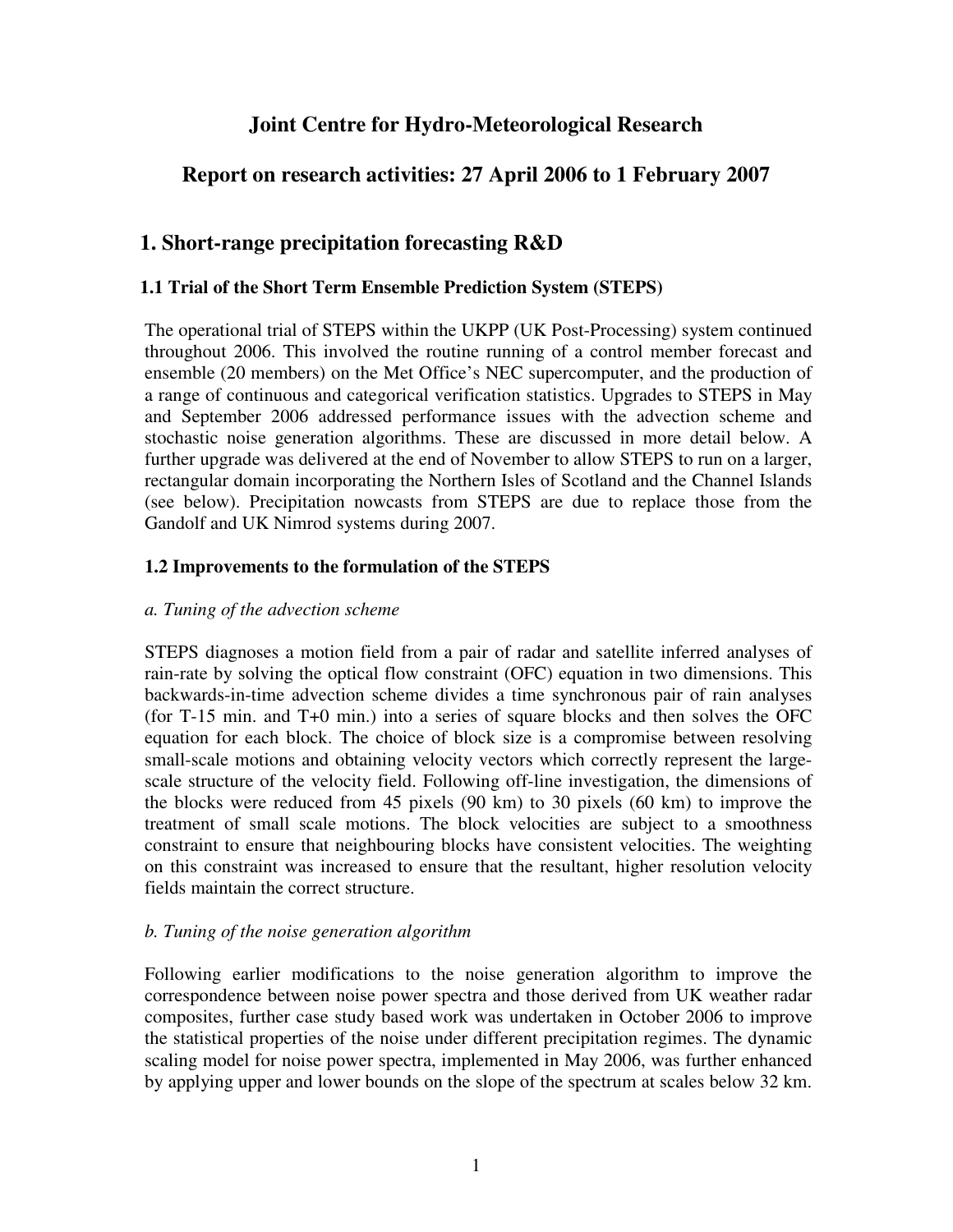This modification is designed to ensure that the distribution of rain-rate remains realistic in both frontal rain bands and in showery regimes.

*c. Development of an algorithm for quantifying uncertainty in NWP forecasts of convective precipitation* 

An ensemble-based method for modelling the uncertainties in Numerical Weather Prediction (NWP) forecasts of precipitation arising from a failure to resolve sub-grid scale convection was demonstrated in June 2006. A series of case study experiments were performed during August 2006 to explore the value of this approach when applied to the ~4km UK NWP model. These showed a similar level of benefit to that demonstrated by the Convection Diagnosis Programme (CDP – Hand, 2002) when postprocessing UK Mesoscale Model forecasts. An efficient method for representing these uncertainties within the noise fields generated by STEPS has been proposed by a collaborator, Dr. Alan Seed, at the Australian Bureau of Meteorology. In 2007, a proofof-concept case study will explore how CDP generated probability of convective initiation fields and convective cell life cycle properties might be used to inject localised noise into STEPS ensemble precipitation forecasts to represent shower initiation and development.

*Reference:* Hand, W. H., 2002. The Met Office Convection Diagnosis Scheme. *Meteorol. Appl*., **9**, 69-83.

## **2. Development of post-processing for high resolution UK NWP models**

The domain of the UK NWP Post-Processing (UKPP) system was extended in November 2006 to exploit the extended domain of the 4km UK NWP model. This larger, rectangular domain incorporates all of the Northern Isles of Scotland and the Channel Islands.

The following changes were made to the precipitation and soil moisture post-processing algorithms within the UKPP system.

### *(i) Modifications to the Short-Term Ensemble Prediction System (STEPS)*

The Fast Fourier Transform algorithms employed within STEPS to perform cascade decomposition and re-composition on the precipitation fields were originally constrained to process square fields whose dimensions were powers of two. Work undertaken by collaborators in the Australian Bureau of Meteorology has removed this power of two constraint and allowed cascade decomposition to be performed on a square domain slightly larger than the enlarged, rectangular UKPP domain (1096 km E-W, 1408 km N-S) implemented in November 2006.

Rain analyses and NWP forecasts on the rectangular UKPP domain are ingested by STEPS. These are copied into the centre of larger, square arrays packed with missing data around the edges. During the forecast evolution, noise is added to replace areas of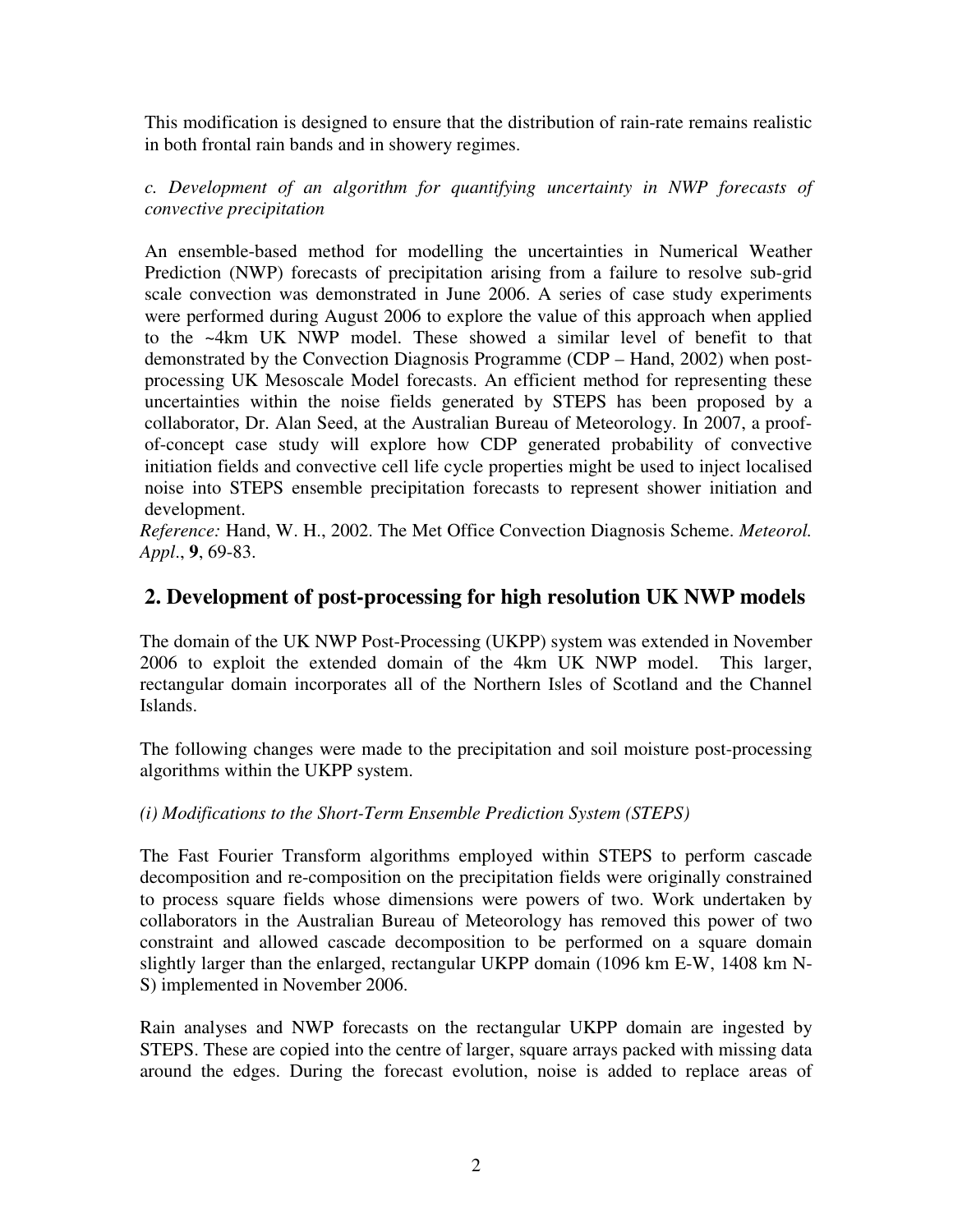missing data advected into the domain. When the forecast is complete, the relevant portion of each of the forecast fields is extracted for output by STEPS.

#### (ii) *Modifications to MOSES-PDM-RFM*

The MOSES-PDM surface hydrology module, which has been running within the Nimrod nowcast system at 5km resolution, has now been implemented at 2 km resolution on the extended rectangular domain of the UK NWP Post-Processing (UKPP) system. The River Flow Model (RFM) based on CEH's Grid-to-Grid model is also implemented in the UKPP system at 1km resolution.

Snow cover from Meteosat Second Generation is now used to correct the UKPP-MOSES-PDM lying snow (modelled lying snow is removed where none is observed and a small depth of snow is added, with appropriate surface temperature changes, if snow cover is observed where the model has none).

The 'B' parameter in the PDM has been made to depend on slope; it has a value of 0.5 for flat terrain and rises to 2.0 for terrain with the largest slopes in the UK.

# **3. Use of probability forecasts**

This jointly funded, Met Office-Environment Agency project began in May 2006. The first of several collaborative projects concerned with the exploitation of probabilistic forecasts, it aims to establish an initial Environment Agency user requirement for probabilistic precipitation forecasts in relation to fluvial flood forecasting and warning.

At the end of August 2006, the Met Office produced and distributed a questionnaire to Agency flood forecasting teams on the use and interpretation of probabilistic forecasts. This incorporated a range of prototype probabilistic precipitation forecast product examples, including maps of probabilities of exceedence for predefined rain accumulation and rate thresholds, and site specific products including forecast plumes and stacked probability charts for similar variables. In conjunction with feedback from a JCHMRhosted one day Environment Agency workshop on the use of probability forecasts, the completed questionnaires have been used to produce a first draft of the user requirement.

Once finalised in February 2007, this user requirement will identify a subset of products suitable for implementation as an operational trial to commence in late spring 2007.

## **4. Assessment of MOSES-PDM**

A jointly funded, Met Office-Environment Agency project began in July 2006 with the aim of allowing operational Nimrod/UKPP-MOSES-PDM outputs to be used in EA water resource models which have been calibrated with corresponding outputs from a long offline run of MOSES-PDM driven by 40km MORECS meteorological data. The operational data is first aggregated to the 40km grid and then correlation statistics are computed against the offline data (and vice-versa). Initially this has been done using the data generated using the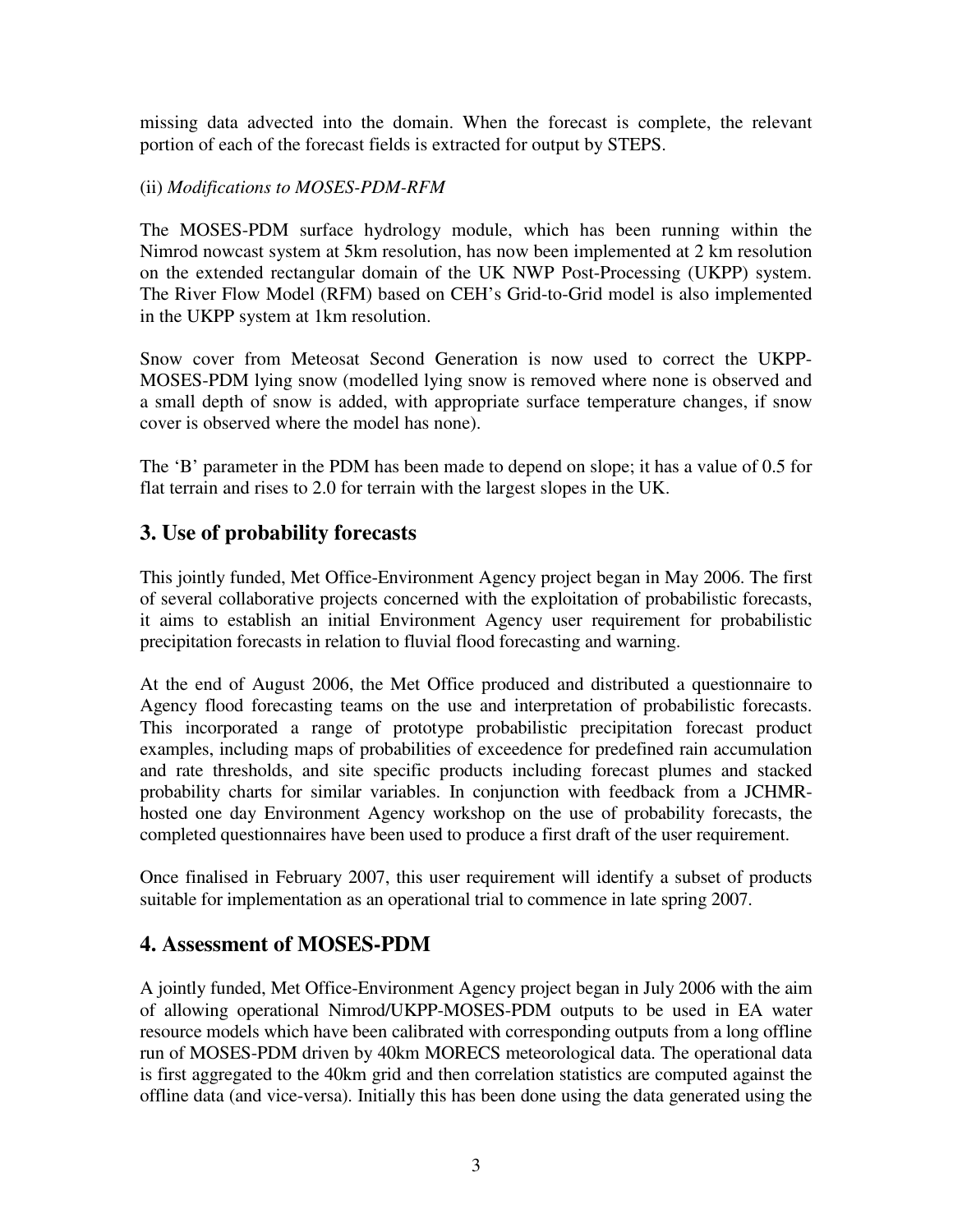version 1.0 offline model and the operational Nimrod-MOSES-PDM data for September 2004 to August 2006. [The Version 1.0 offline model was set up for the MOSES-MORECS comparison project which was completed in 2003; this version is therefore not up-to-date with the current operational version.]

Correlations for PE are fairly good except in winter months where the offline run has to use sunshine hours observed over the short days to estimate cloudiness over the long nights. This leads to poor correlation with the operational data generated with the benefit of satellite observed cloudiness overnight (from infrared channels). Other features of the correlation statistics can be explained by the differing formulations in the compared models. The offline model formulation and ancillary fields have been updated so that they are consistent with the operational UKPP-MOSES-PDM (this is called version 2.0). The comparison of the UKPP and new (v2.0) offline data will be done for March to November 2007 at a later stage of the project.

The Environment Agency also need to know where, or for which catchment types, the operational MOSES-PDM products are less reliable either because of poor input data or because of limitations in the MOSES-PDM formulation, e.g. in the treatment of particular soil types. Verification of daily mean river flow for a variety of locations and catchment types is therefore part of this project. A time-mean rainfall analysis reliability indicator will also be mapped.

# **5. Study of performance of MOSES-PDM for soil moisture**

A report was written on the new Chalk Soil parameterisation. It advocated a new parameter set for Chalk (high conductivity and high suction values) and new modules (by-pass drainage occurs at high levels of soil moisture). The dataset used never got wet enough to trigger the by-pass flow so the new module could not show an improvement. The results have therefore not been written as a paper, but remain as a report. The research results proved useful for a subsequent piece of work on the uncertainty of evaporation modelling with reference to Nimrod and data from the LOCAR area. This other study is being written up as a paper.

The Met Office sub-contract to look at the impact of the soil moisture control on evaporation (though the Beta function) is underway. A new 'bendy' parameterisation of the Beta function is coded up and the Monte Carlo package of parameter sweeps has been used to investigate appropriate values of Critical soil moisture, Rooting depth and the 'bendiness' parameter. For the Loobos data (so far the only data used) the evaporation is not sensitive to the rooting depth or the 'bendiness' parameter. Other datasets may reveal different sensitivities. The work will be reported in full at the end of February.

## **6. Hyrad and RFFS**

CEH's Hyrad system supports the real-time receipt, processing and display of weather radar and hydro-meteorological space-time images, especially for use in flood and water resource management. A new release of Hyrad to the Environment Agency (EA) was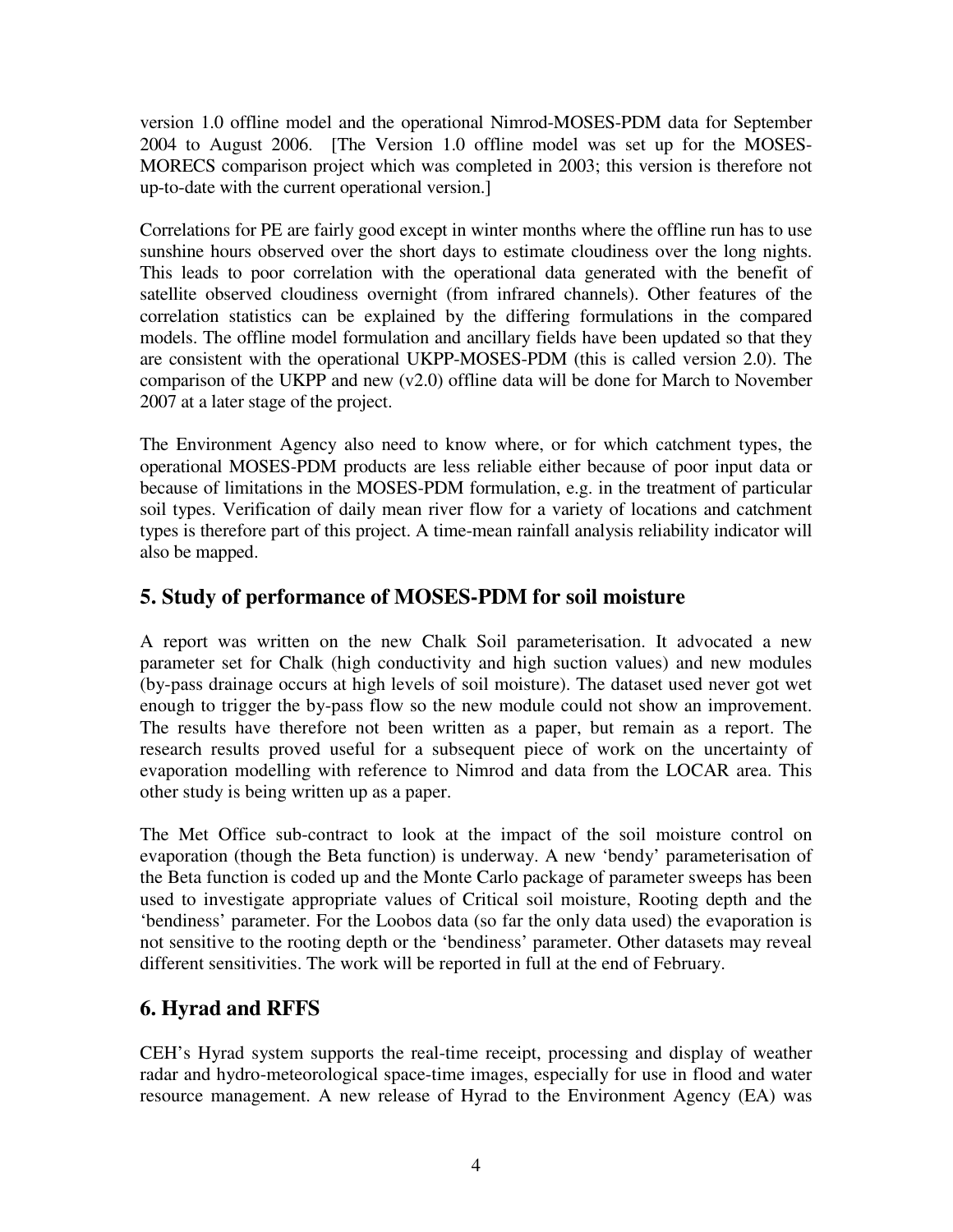made in June 2006 supporting three new enhancements: (i) display of averages and totals for rainfall forecasts within a user-specified time window, (ii) support to ESRI Shapefile import of overlays to the Display Client and catchment boundaries to the Server (for catchment average rainfall estimation for onward transmission to Flood Forecasting Systems), and (iii) export of image data as CSV files from Display Client.

CEH's RFFS (River Flow Forecasting System) suite of modelling software encompasses both Model Calibration tools for application off-line and Model Algorithms streamlined for real-time use. The Model Calibration suite include: "PDM for PCs" rainfall-runoff model, "KW for PCs" channel flow routing model and "PSM for PCs" rainfall-runoff model (encompassing the TCM and IEM models). These are now in use by the Environment Agency as part of their NFFS (National Flood Forecasting System) deployment throughout England and Wales.

The real-time Model Algorithms PDM (including data assimilation by state correction), KW and ARMA error predictor are being used within new flood forecasting systems being rolled-out across Scotland by SEPA. The latest release of Hyrad was supplied to SEPA in December 2006 to support display of Nimrod radar products and to interface to their new flood forecasting systems.

With the above developments, the EA and SEPA will have the capability to use Met Office Nimrod products (radar, NWP and MOSES), via CEH's Hyrad system, for use in flood warning and water resource management throughout England, Wales and Scotland.

A new release of Hyrad was made in December 2006 to support RFFS/FloodWorks applications in Dender, Centrale and Demer catchments in Belgium. The system is undergoing operational trials, configuration and further development during January and February 2007; training and handover will follow. The Met Office supplies a live feed of European Nimrod analysis and forecast products to the system, to complement the Belgium High Resolution Radar Composite actuals and Aladin NWP forecasts.

## **7. Extreme Event Recognition**

This Defra R&D Project involves a Met Office lead consortium encompassing inputs from CEH and the University of Salford. The overall objective is to improve the capability to provide warnings of extreme flood events via improving rainfall forecasts and flood forecasting models/procedures (including decision-support). CEH has developed spatio-temporal rainfall datasets, using radar and raingauge data from historical heavy rainfall events, enhanced to represent extreme events. These datasets have been used to evaluate and improve the performance of hydrological models under such extreme event conditions. They have also been used for model destruction testing.

The CEH project addressed the question "What makes an extreme storm an extreme flood?" A methodological framework was developed for investigating the shaping mechanisms of an extreme flood from storms of differing kind and catchments of varying form. Extreme storms of frontal, orographic and frontal origin were chosen from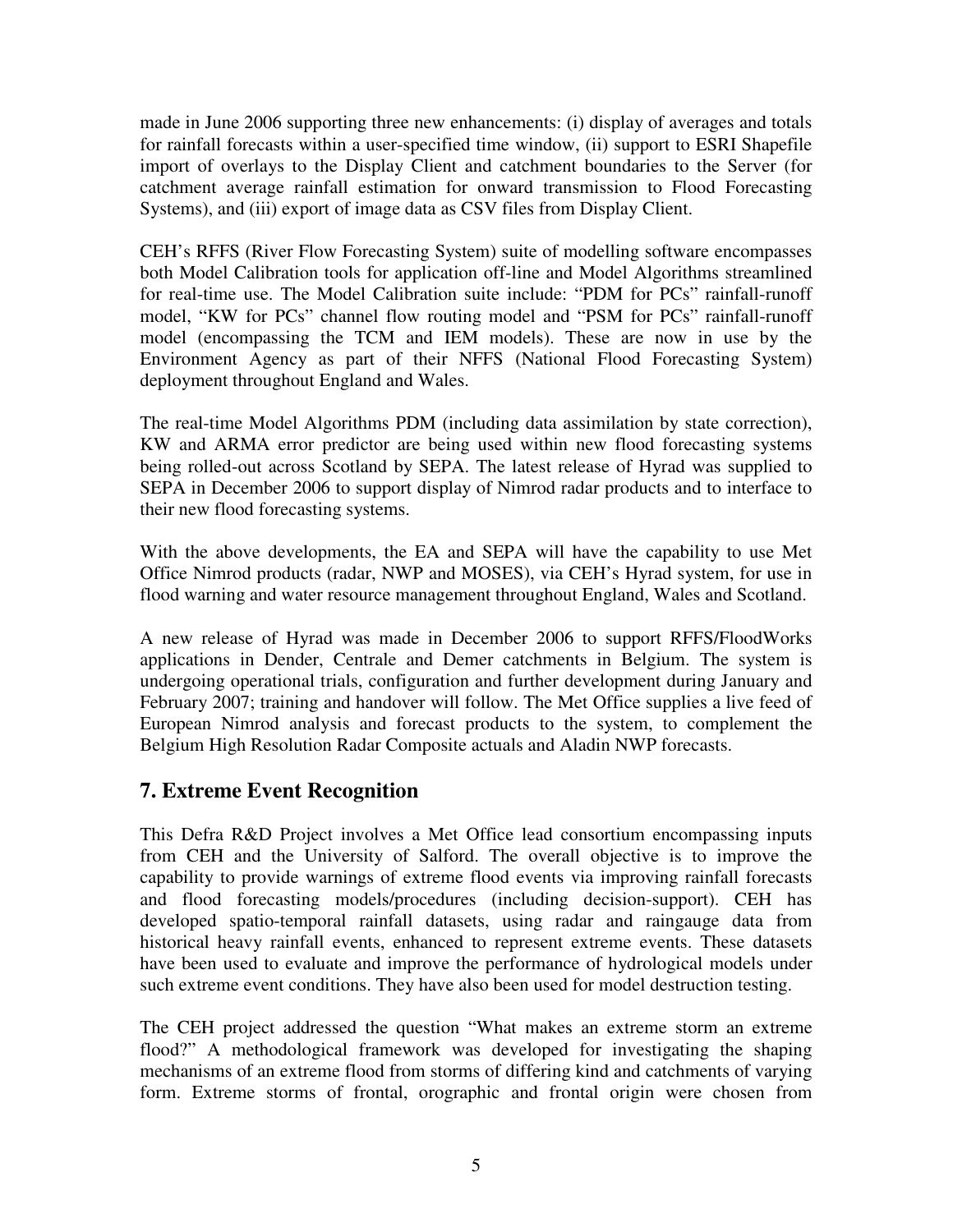historical records and characterised in terms of return period for their critical rainfall depth and duration and other storm properties. The flood response over a catchment was assessed for flood peak return period and modelled using lumped and distributed approaches. Areal rainfall estimates for catchment and grid-square areas, used as model input, were obtained by multiquadric interpolation methods applied to raingauge data alone and in combination with weather radar data. Shortcomings of stage-discharge ratings affecting implied model performance were taken into account when assessing the results. A rainfall transformation tool was developed and applied to historical storms to change their speed and direction of movement and their magnitude and shape to create artificial storms of greater return period. The flood response was investigated for catchments co-located with the storm and, by invoking storm transposition, to other catchments of different form. One model experiment took a fast-moving extreme convective storm that failed to produce an extreme flash flood. When transposed to another catchment, reduced in speed and re-orientated to align with the river network, a modelled extreme flood response was found to be produced. The more extreme response obtained from the distributed rainfall-runoff model, relative to the lumped one, served to highlight the potential value of distributed models in forecasting unusual extreme storms. Animated images of flood forecasts with area-wide coverage, obtained from the distributed model, provided fresh insight into the space-time shaping of the flood by the catchment form. The results of the project have particular relevance to flood warning for ungauged locations.

The Final Report on the CEH component of the work, together with a companion report documenting the Extremes Dataset and associated Storm Transposition Software, was completed in August 2006 and revised following review. A consortium report on the overall project was finished in January 2007. These reports contain a summary of the conclusions and recommendations of relevance to the Environment Agency's flood defence function.

The Extremes Dataset is now available on DVD to the Environment Agency in support of model development and destruction testing, and for providing forecasters with an experience base of extreme events. Hyrad can be used to visualise the spatio-temporal datasets as animated images. Also Hyrad, together with new Storm Transposition software, can be used to relocate a storm over a catchment of interest and amplify it to give a catchment rainfall total of required magnitude or return period. Space-time rainfalls can be exported for use with rainfall-runoff models to perform further flood response experiments, to destruction test models and to perform "what-ifs?" in an operational environment.

A Training Workshop for the Environment Agency will take place at Wallingford in February 2007. A presentation on "Extreme Event Recognition and Flood Response Modelling" was presented at the ICE-BHS Conference on "Real Time Flood Forecasting – Developments and Opportunities" in November 2006. An abstract for the European Geophysical Union conference in April 2007 - focussing on the rainfall estimation methods developed and assessed for use with lumped and distributed hydrological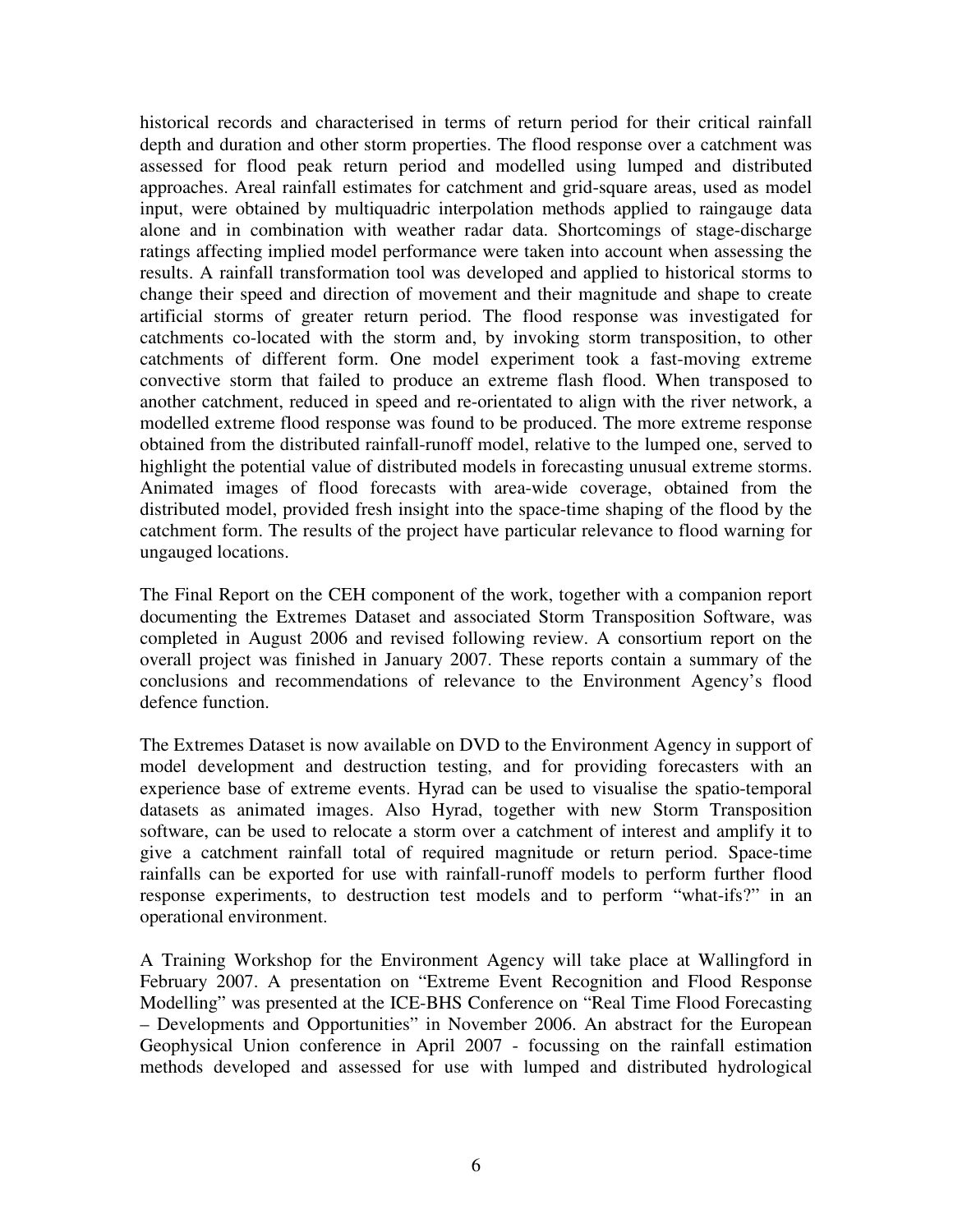models - has been accepted for presentation. A paper on this work has been prepared for submission to a refereed journal.

# **8. Flood modelling and forecasting**

### **8.1 Modelling for ungauged basins**

The Environment Agency are seeking improved ways of providing warnings for ungauged and low benefit locations that presently receive only a general Flood Watch service. CEH was commissioned, under the EA/Defra National R&D Programme, to develop and evaluate improved techniques for flood forecasting at such locations with the eventual aim of the Agency offering a more targeted and technically sound flood warning service.

A review of best practice was carried out along with proposing, investigating and prototyping some new improved methods. Seeking physically-based methods of applying conceptual hydrological models to ungauged catchments using digital datasets on basic properties, as opposed to employing empirical relations between model parameters and catchment characteristics, was identified as an important research area deserving further investigation. A new method of representing runoff production under the control of soil properties and topography, with an emphasis on lateral water transfers, was developed in prototype form and used to illustrate the benefits of area-wide grid-based modelling. Also, a variable time-step Muskingum-type flow routing methodology with links, via the St Venant equations, to channel properties was identified as deserving further investigation for application to ungauged areas. A range of options for data assimilation to support forecast updating, depending on the level of data availability and model structure, were developed.

An extensive Science Report on the work was completed in 2006. This is complemented by an Operational Guidelines Report that provides an overview of approaches and serves as a "roadmap" to the Science Report. Parts of this research were presented at the  $8<sup>th</sup>$ Kovacs Colloquium on Frontiers in Flood Research in July 2006 at UNESCO, Paris and published as IAHS Publication 305. An abstract for the European Geophysical Union conference in April 2007, entitled "Flood forecasting for ungauged locations: what approach is best?", has been accepted for presentation.

### **8.2 Modelling using Numerical Weather Prediction rainfalls**

Two initiatives are underway that investigate the use of NWP rainfalls as input to hydrological models for flood forecasting. The first concerns collaborative work with JCHMR (CEH) and the Joint Centre for Mesoscale Meteorology (Met Office) scientists using high resolution (1km) NWP rainfall fields as input to a hydrological model, using the Carlisle flood (6 to 8 January 2005) as a case study. This flood was caused by an orographic storm and the case study is expected to demonstrate improvements in rainfall prediction using the better resolved model topography that feed through to better flood forecasts, at least for longer lead-times.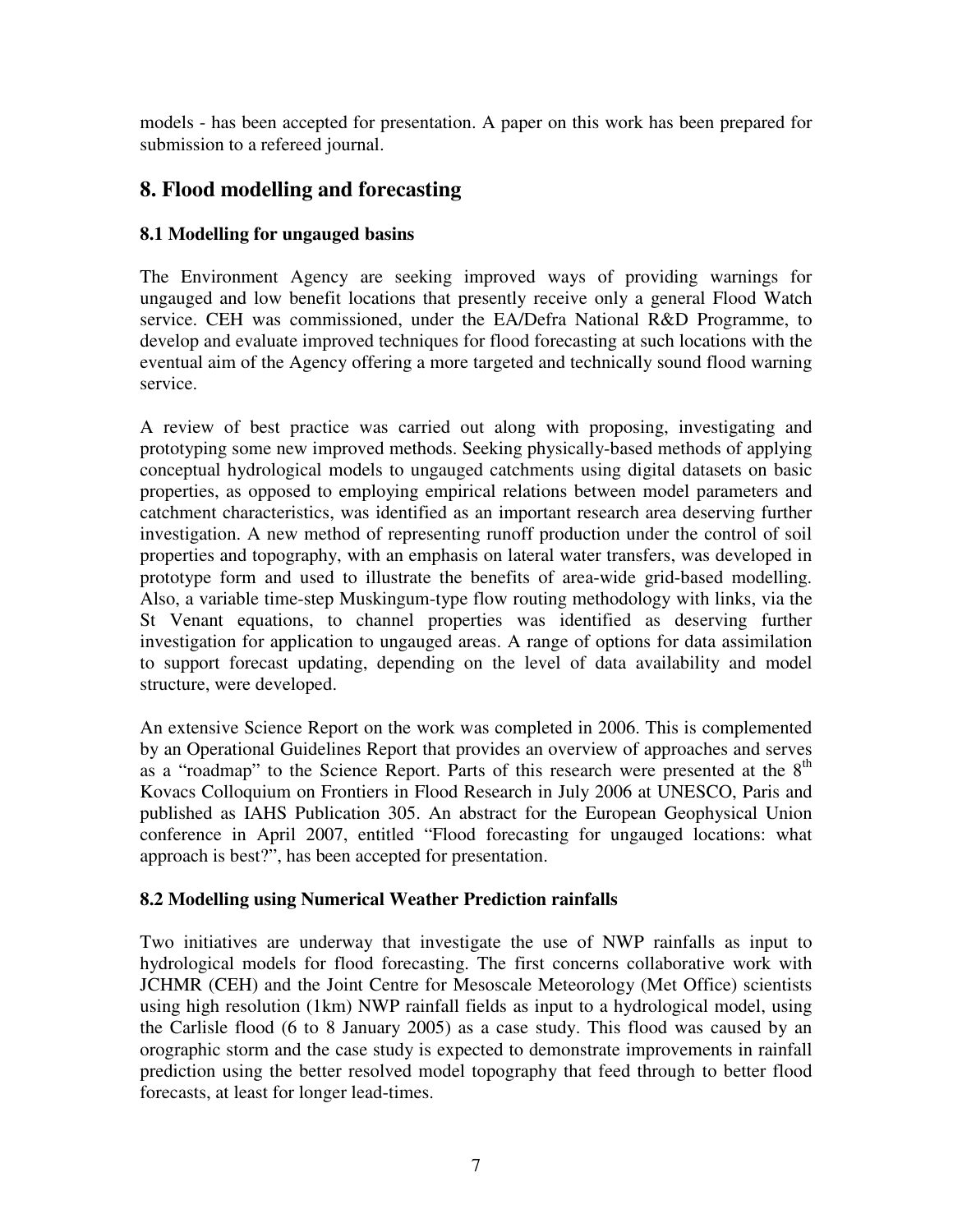The NERC FREE (Flood Risk from Extreme Events) programme has funded a three year project, that started in January 2007, entitled "Exploitation of new data sources, data assimilation and ensemble techniques for storm and flood forecasting". This project provides an important opportunity for collaboration between meteorologists at Reading (the University and Met Office JCMM) and CEH hydrological modellers at the JCHMR, Wallingford. The aim is to obtain probabilistic flood forecasts through using ensembles of high resolution NWP rainfalls as input to hydrological models, using data assimilation to improve the initialisation of the models.

### **9. Global water and carbon cycles**

### *(i) IMOGEN*

IMOGEN (a joint CEH and Hadley Centre venture) is being used by Sheffield University to implement a new Dynamical Global Vegetation Model (DGVM), that introduces 'height classes' to TRIFFID (the DGVM is called ED, or Ecosystem Demography). IMOGEN is being used to get out the variables that are believed to affect fluxes of VOCs (Volatile Organic Compounds) between the land surface and the atmosphere. This is in collaboration with the QUAAC (QUEST Atmospheric Aerosols and Chemistry) component of QUEST.

#### *(ii) Prediction of vegetation cover*

Using NDVI (Normalized Difference Vegetation Index) to compare against MOSES simulations forced with Climatic Research Unit (CRU) climatology is continuing.

#### *(iii) Plant-Ozone interactions*

A mechanistic model to simulate the effect of ozone exposure on plant production has been implemented into MOSES. The model has been evaluated against field manipulation experiments and compared with global decadal carbon budgets with good results. The model has subsequently been applied over the  $21<sup>st</sup>$  Century with varying fields of future Ozone concentration and global atmospheric  $CO<sub>2</sub>$ . Results suggest a significant  $O_3$ -induced suppression of land production, and imply reductions in future land carbon uptake as hitherto expected by climate-carbon cycle models.

#### *(iv) Dynamic Global Vegetation Model Intercomparison*

Five DGVMs were run in the framework of the IMOGEN fast climate-carbon cycle model for four SRES **(**Special Report on Emissions Scenarios) future emission scenarios. Results highlight a large uncertainty in the future climate-carbon cycle feedback among DGVMs, equivalent to several hundred ppmv of  $CO<sub>2</sub>$  by 2100. Simulated regional vegetation responses to the same pattern of climate change differ among DGVMs, indicating the need for extensive evaluation of models against field data from drought experiments.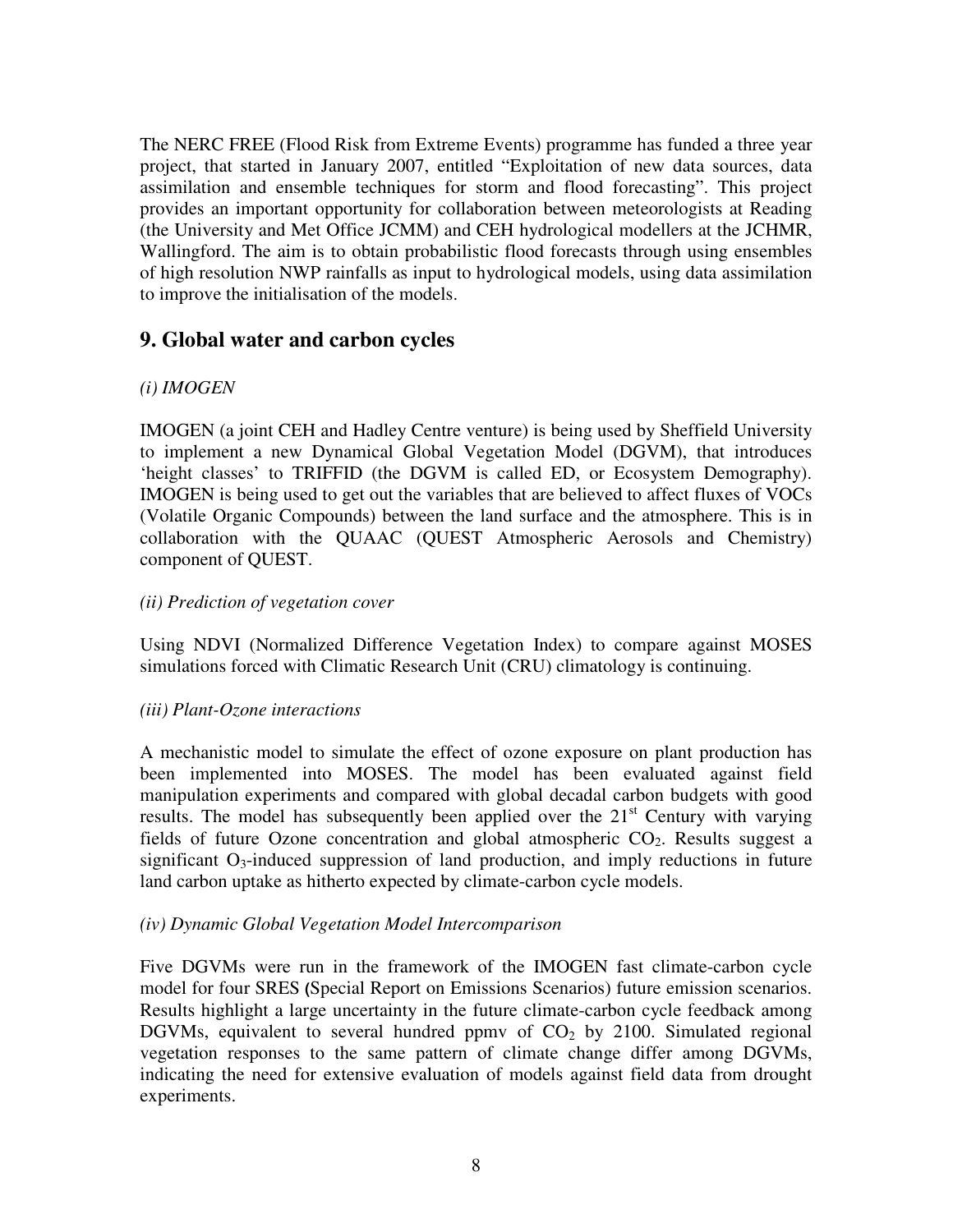### **10. JULES**

#### *(i) Development of a community land surface model*

A Royal Meteorological Society special interest group meeting was held on 2 October 2006 at Reading University to launch the new community land surface model JULES. The meeting consisted of a number of scientific presentations from users of the prototype version of JULES and some strategic overview presentations from some of the main institutions signed up to using JULES. The number of people attending the launch meeting was good (approximately 60 people) and the feedback from the meeting was generally very positive.

The launch meeting was followed on the next day by a workshop for users within the main institutions that will use JULES. The aim of the workshop was to start to coordinate the research activities being undertaken within the UK community. Again, this was a great success with very active participation in the workshop.

The first management meeting was held 16 October 2006. The committee defined its role within the development of JULES and agreed on a number of actions that need to be undertaken, including setting up benchmark testing for new code and creating a set of coding standards. It was agreed at the meeting that a dedicated post is required to maintain a "JULES Office" which would project manage future upgrades of the model and act as a first point of contact for the community for support and guidance.

The management committee also agreed that the code should be split into several scientific modules, with the lead for each module taken by a member of the UK research community. The role of this leader would be to coordinate research in this area, be a point of contact (especially for the management committee) and to help organise their module's contribution to future JULES science meetings.

### *(ii) Coding JULES for distributed applications*

Work has continued on a new gridded version of JULES and prototypes have been successfully used in several projects within CEH and the Met Office. This version is expected to be formally released in early 2007.

### **11. Performance of JULES with water-balance**

#### *(i) Soil moisture and soil level resolution*

A number of off-line simulations have been undertaken with the JULES code to investigate the impact of varying the resolution of the soil for soil moisture. This work has been done in collaboration with Pier Luigi Vidale from CGAM (Centre for Global Atmospheric Modelling) and Anne Verhoef from Soil Science at Reading University. The results of these studies for bare soil evaporation suggest that there needs to be much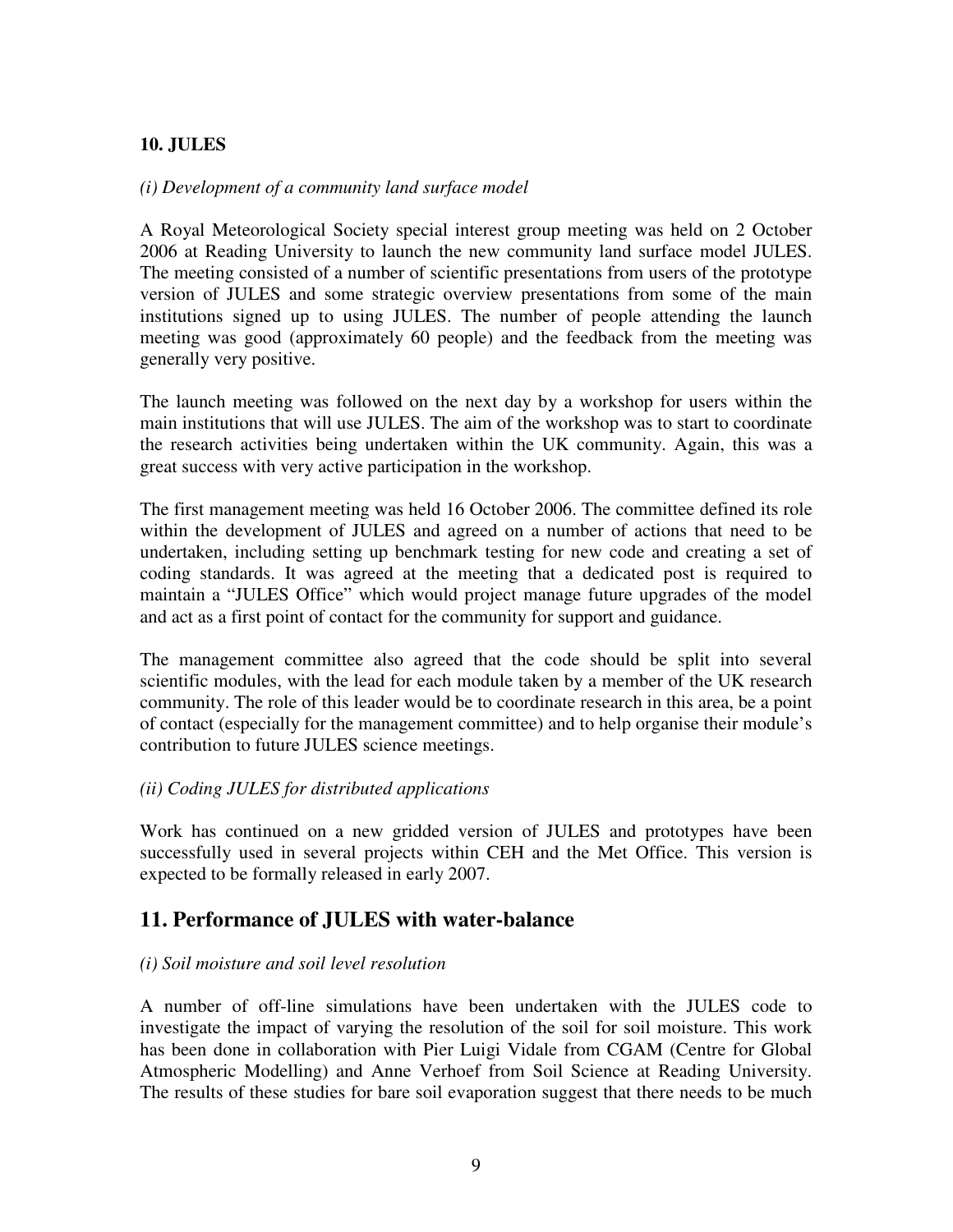higher resolution in the soil to get recharge occurring near the surface. The top layers need to be of the order of 2.5 cm., with layers of 5 cm. not achieving the same amount of recharge.

This impacts upon the amount of water in the top soil layer and hence the evaporation from the bare soil and the dry down of the top soil layer during periods of little precipitation.

Using the standard JULES levels gives a top layer soil moisture (and hence evaporation) that is similar to the high resolution version, due to the deep moisture reservoir of the thick top layer. Hence the standard JULES layers give a good simulation in the experiment undertaken, albeit not for exactly the right reasons. However, analysis of the sub-surface runoff suggests that the high resolution versions all suffer from numerical noise, as there are spikes in the output. This is not seen with the standard JULES layers. Therefore it is possible that if higher soil resolution is required, then sub-timestepping of the soil physics is likely to be required.

#### *(ii) Developments to the LSH scheme*

Following on from some verification work against observations of river flow, the Large Scale Hydrology (LSH) scheme has been amended to give better simulations of the river runoff for the Rhone-Agg experiment. The simulations show that this new version on LSH is not only better than the original version, but is better than using the PDM model for this experiment. The amended code will be added to the UM system for vn6.4.

### *(iii) Analysis of large scale river flow with MOSES-LSH + TRIP*

An analysis of the river flow from the MOSES model using the Large Scale Hydrology scheme, together with the river routing model TRIP, was undertaken and modelled flows compared with observations for the large river catchment areas around the World. These results showed the mean seasonal flows to be in good agreement with the observations, along with the daily recession curves, for all but the high latitudes, which could be up to 100 days out of phase.

Further analysis showed that the problems in the high latitudes could be overcome by changing the direction of flow for super-saturated soil moisture. This has its biggest impact in areas of frozen soil (i.e. high latitudes). Reverting the direction of the flow for super-saturated soil moisture removed the bias in the river routing and lead to a good simulation.

Results for the same simulations, but without the TRIP river routing scheme did not yield such good agreement with the observations. This demonstrates that the TRIP model adds benefit to the simulation of the river flow.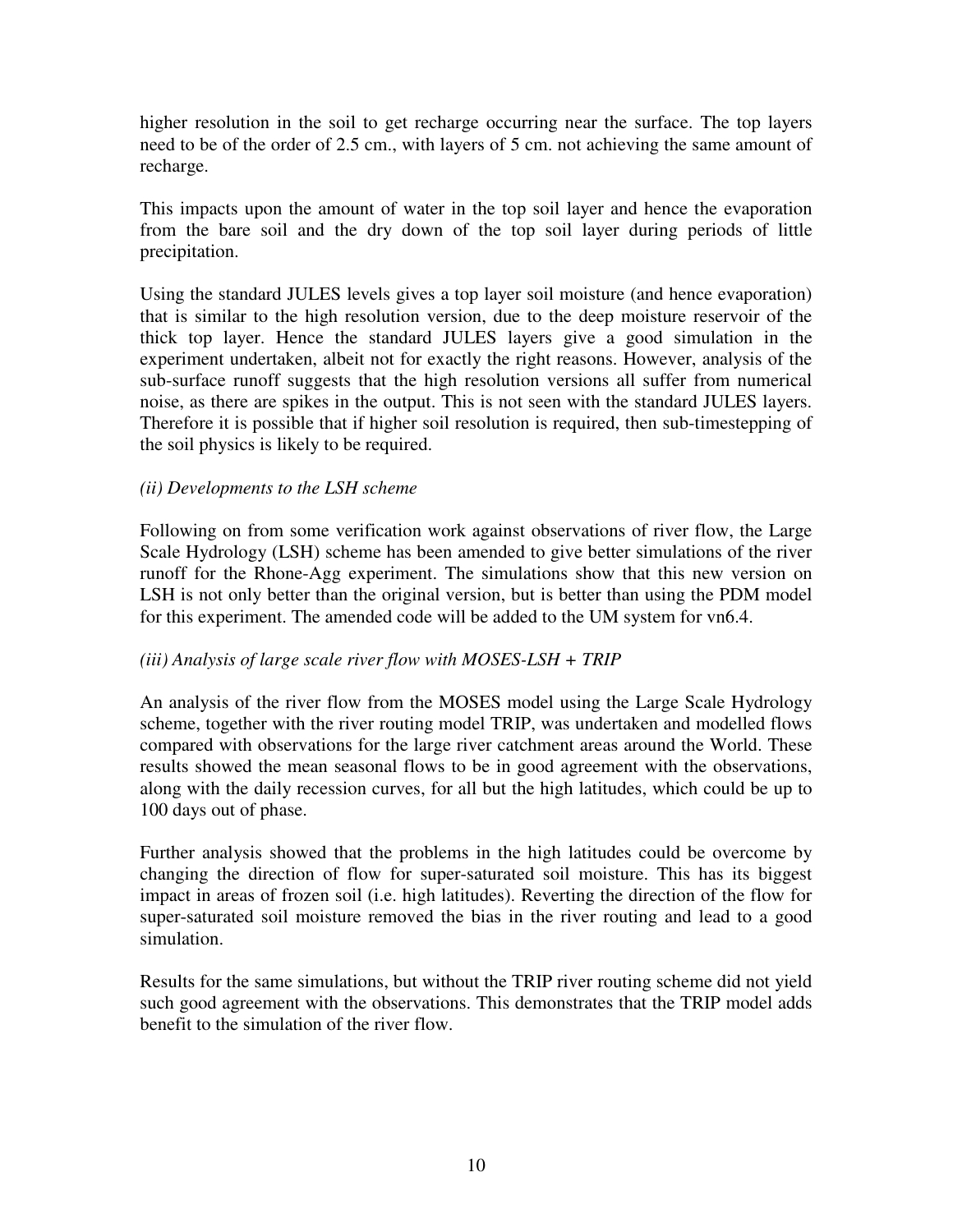# **12. Flood estimation in a changing climate over the UK and Europe using river flow modelling, regional climate model outputs and incorporating estimates of uncertainty**

The Met Office's Hadley Centre and CEH Wallingford are collaborating on developing methods to predict flood frequencies over the UK in current and future climates. The focus of this Defra-funded research is to provide national estimates of how river flows would evolve throughout this century by linking an ensemble of regional climate model (QUMP-RCM) experiments with a gridded hydrological model (Grid-to-Grid, or "G2G"). A spatial picture of changes in flow regimes from the gridded G2G will be supported by more traditional, conceptual hydrological model estimates of river flows for particular catchments. Analysis of the results will provide insight into whether certain regions are at particular risk from changes in hydrological extremes, and if so, why? The national estimates will take into account current knowledge of the uncertainties arising from climate and hydrological models and will aim to provide significant UKCIPrelevant results.

A new computational scheme to estimate Penman-Monteith potential evaporation (PE) from vegetated surfaces has been developed and included as part of the QUMP-RCM ensemble experiments. Previously the climate models only output estimates of PE from open water, which is considerably higher than PE from vegetated surfaces such as grass, crop and forest. A historical analysis at three sites across the UK suggests that the new scheme yields PE values that are broadly consistent with those derived using the Penman–Monteith equation with meteorological variables used as input, and from MORECS.

Ongoing research integrating the gridded hydrological model into HadRM3/PRECIS is continuing, and will aim to extend the modelling work over the UK into Europe as far as possible. The output from this work is relevant to assess the joint probability of flooding around river estuaries and other tidal regions, and will provide the important freshwater inputs to the shelf-seas model for marine scenarios.

### **Publications**

Bell, V.A., Kay, A.L., Jones, R.G. and Moore, R.J., 2007. Development of a high resolution grid-based river flow model for use with regional climate model output. *Hydrol. Earth System Sci.*, **11**(1), 532-549.

Bell, V.A., Kay, A.L., Jones, R.G. and Moore, R.J., 2007. Use of a grid-based hydrological model and regional climate model outputs to assess changing flood risk. *Int. J. Climatol.*, accepted for publication.

Bowler, N., Pierce. C.E., Seed, A., 2006. STEPS: A probabilistic precipitation forecast scheme which merges an extrapolation nowcast with downscaled NWP. *Q. J. R. Meteorol. Soc*., **620** Part A, 2107-2125.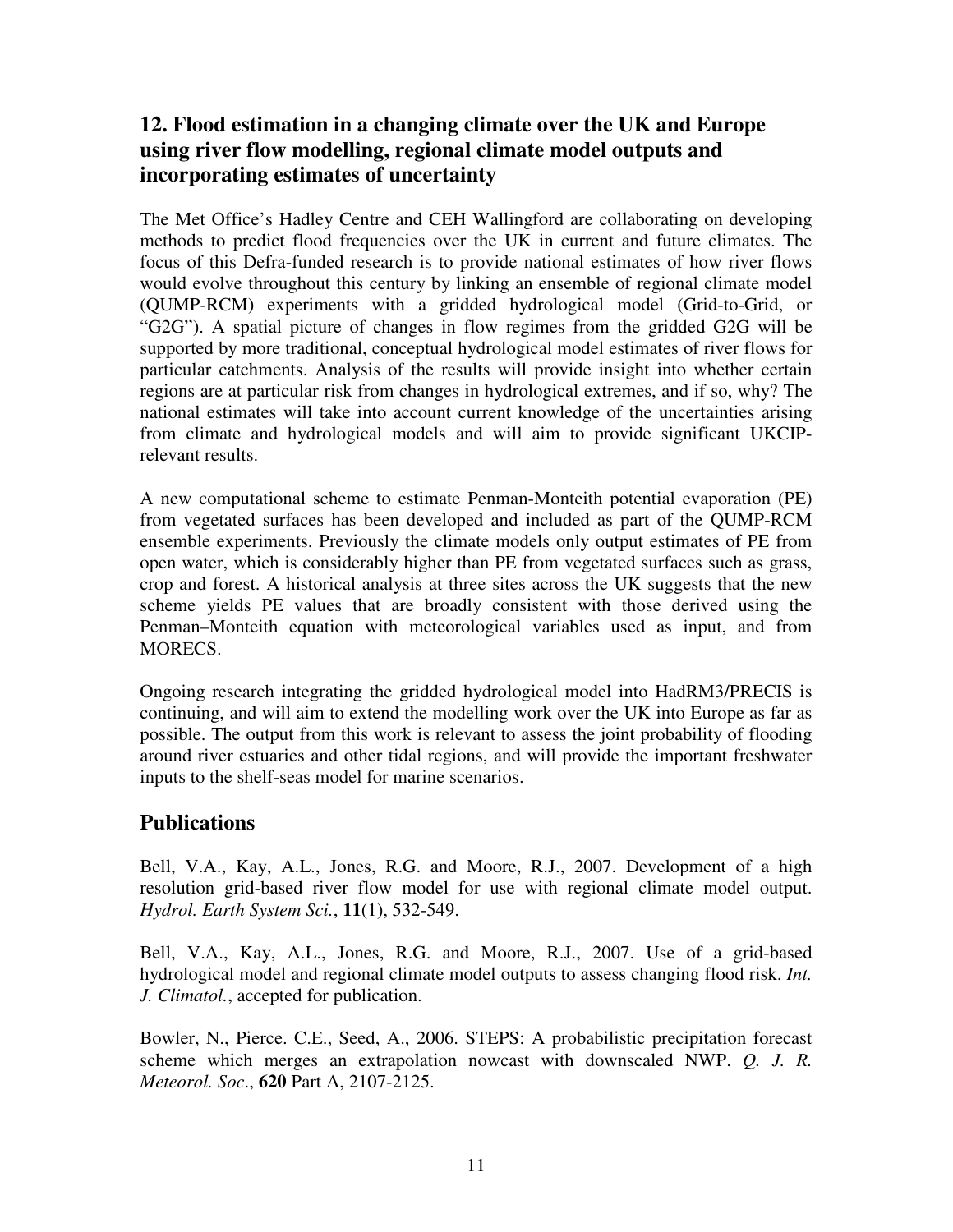Cole, S.J. and Moore, R.J., 2006. *Spatio-temporal rainfall datasets and their use in evaluating the extreme event performance of hydrological models. The Extremes Dataset.* R&D Project FD2208, Report to the Environment Agency and Defra, CEH Wallingford, 60pp.

George, D.G., Bell, V.A., Parker, J. and Moore, R.J., 2006. Using a 1-D mixing model to assess the potential impact of year-to-year changes in weather on the habitat of vendace (*Coregonus albula*) in Bassemthwaite Lake, Cumbria. *Freshwater Biology*, **51**, 1407- 1416.

Golding, B.W., Hand, W.H., Dent, J., Dale, M., Collier, C.G., Moore, R.J., Cole, S.J., Bell, V.A. and Jones, D.A., 2006. *Extreme Event Recognition Phase 2.* R&D Technical Report FD2208, Report to the Environment Agency and Defra, CEH Wallingford, 29pp.

Jones, R.G., Bell, V.A., Kay, A.L., Dadson, S.J. and Davies, H.N., 2006. Report describing the performance of the improved procedure using MOSES 2 to predict river flows. Summary analysis of the hydrological drivers of recent flooding events in the UK. *Report to the UK Department for Environment, Food and Rural Affairs, Milestone 15.06.05,* Met Office Hadley Centre, March 2006, 54pp

Kay, A.L., Bell, V.A. and Davies, H.N., 2006. Report on an initial exploration of effects of sources of uncertainty in projected future climate change on changes in flood frequency in the UK. *Report to the UK Department for Environment, Food and Rural Affairs, Milestone 02.04.05,* Met Office Hadley Centre, March 2006, 43pp.

Moore, R.J., Bell, V.A., Cole, S.J. and Jones, D.A., 2006. *Rainfall-runoff and other modelling for ungauged/low-benefit locations.* R&D Project W5-113, Report to the Environment Agency and Defra, CEH Wallingford, 249pp.

Moore, R.J., Bell, V.A., Cole, S.J. and Jones, D.A., 2006. *Rainfall-runoff and other modelling for ungauged/low-benefit locations: Operational Guidelines.* R&D Project W5-113, Report to the Environment Agency and Defra, CEH Wallingford, 37pp.

Moore, R.J., Bell, V.A., Cole, S.J. and Jones, D.A., 2006. *Spatio-temporal rainfall datasets and their use in evaluating the extreme event performance of hydrological models.* R&D Project FD2208, Report to the Environment Agency and Defra, CEH Wallingford, 257pp.

Moore, R.J., Cole, S.J., Bell, V.A. and Jones, D.A., 2006. Issues in flood forecasting: ungauged basins, extreme floods and uncertainty. In: I. Tchiguirinskaia, K. N. N. Thein & P. Hubert (eds.), Frontiers in Flood Research, 8<sup>th</sup> Kovacs Colloquium, UNESCO, Paris, June/July 2006, *IAHS Publ. 305*, 103-122.

Moore, R.J., 2006. Operational use of radar in hydrological modelling for flood forecasting: UK experience. In: A. Rossa. M. Bruen, D. Frühwald, B. Macpherson, I. Holleman, D. Michelson and S. Michaelides (eds.), *Use of Radar Observations in*